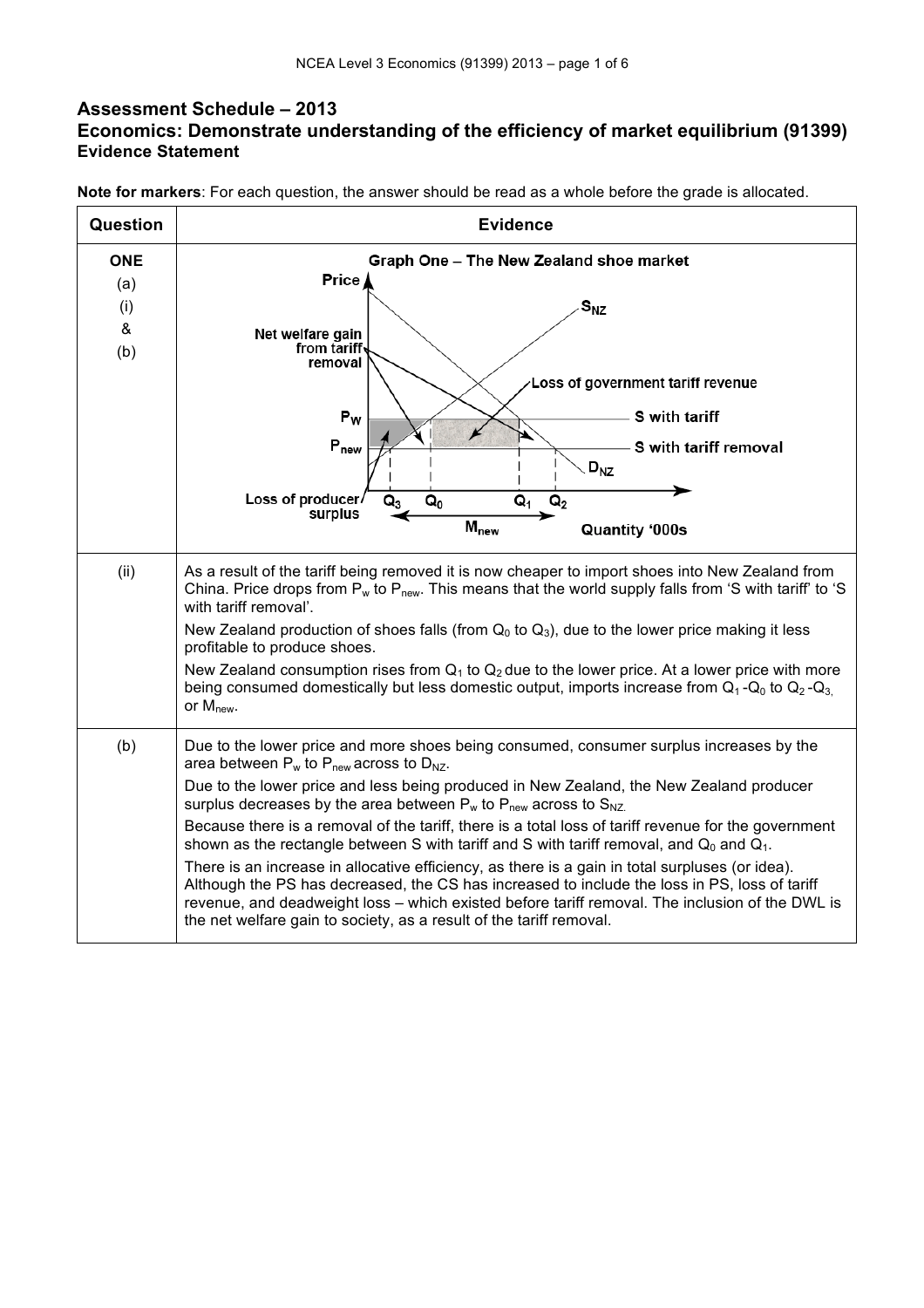| N <sub>1</sub><br>N <sub>2</sub>                                                                                                                                                                                                                                                                                                                                                                                                                                                                                                                                                                                                                                                                                                                 | A <sub>3</sub>                                                                                                                                                                                                                                                                                                                                                                                                                                                            | A <sub>4</sub>                                                                                                                                                                                                                                                                                                                                                                                                                     | M <sub>5</sub>                                                                                                                                                                                                                                                                                                                                                                                                                                                                                                                   | M <sub>6</sub>                                                                                                                                                                                                                                                                                                                                                                                                                                                         | E7                                                                                                                                                                                                                                                                                                                                                             | E <sub>8</sub>                                                                                                                                                                                                                                                                                       |
|--------------------------------------------------------------------------------------------------------------------------------------------------------------------------------------------------------------------------------------------------------------------------------------------------------------------------------------------------------------------------------------------------------------------------------------------------------------------------------------------------------------------------------------------------------------------------------------------------------------------------------------------------------------------------------------------------------------------------------------------------|---------------------------------------------------------------------------------------------------------------------------------------------------------------------------------------------------------------------------------------------------------------------------------------------------------------------------------------------------------------------------------------------------------------------------------------------------------------------------|------------------------------------------------------------------------------------------------------------------------------------------------------------------------------------------------------------------------------------------------------------------------------------------------------------------------------------------------------------------------------------------------------------------------------------|----------------------------------------------------------------------------------------------------------------------------------------------------------------------------------------------------------------------------------------------------------------------------------------------------------------------------------------------------------------------------------------------------------------------------------------------------------------------------------------------------------------------------------|------------------------------------------------------------------------------------------------------------------------------------------------------------------------------------------------------------------------------------------------------------------------------------------------------------------------------------------------------------------------------------------------------------------------------------------------------------------------|----------------------------------------------------------------------------------------------------------------------------------------------------------------------------------------------------------------------------------------------------------------------------------------------------------------------------------------------------------------|------------------------------------------------------------------------------------------------------------------------------------------------------------------------------------------------------------------------------------------------------------------------------------------------------|
| ONE of:<br>Correctly<br>identifying<br>• identifying<br>decrease in<br>decrease in<br>supply, AND<br>supply on the<br>ONE of:<br>graph<br>• fall in price<br>• fall in price<br>stated or<br>stated or<br>shown<br>shown<br>• less produced<br>• less produced<br>in NZ stated or<br>in NZ stated<br>shown<br>or shown<br>• more<br>• more<br>consumed<br>consumed<br>stated or<br>stated or<br>shown<br>shown<br>• more imports<br>• more imports<br>stated or<br>stated or<br>shown<br>shown<br>• defining<br>• defining<br>allocative<br>allocative<br>efficiency.<br>efficiency.<br>• Other<br>• Other<br>acceptable<br>acceptable<br>correct<br>correct<br>information eg<br>information eq<br>govt revenue<br>govt revenue<br>lost<br>lost | Understanding<br>involves:<br>• correctly<br>identifying a<br>decrease in<br>supply<br>• explaining the<br>fall in price<br>• explaining that<br>less is<br>produced in<br>NZ. more<br>consumed and<br>more imported<br>· limited<br>reference to<br>the graph<br>• explaining gain<br>in allocative<br>efficiency, by<br>reference to<br>change in 2 of<br>consumer<br>surplus,<br>producer<br>surplus,<br>government<br>revenue.<br>Some parts<br>may be<br>incomplete. | Understanding<br>involves:<br>• correctly<br>identifying a<br>decrease in<br>supply<br>• explaining the<br>fall in price<br>• explaining that<br>less is<br>produced in<br>NZ. more<br>consumed and<br>more imported<br>• limited<br>reference to<br>the graph<br>• explaining gain<br>in allocative<br>efficiency, by<br>reference to<br>change in 2 of<br>consumer<br>surplus,<br>producer<br>surplus,<br>government<br>revenue. | In-depth<br>understanding<br>involves:<br>• correctly<br>identifying and<br>explaining in<br>detail the<br>impact of tariff<br>removal on the<br>New Zealand<br>shoe market.<br>The<br>explanation<br>links the fall in<br>price,<br>decrease in<br>supply, more<br>consumed.<br>and more<br>imported<br>• explaining in<br>detail gain in<br>allocative<br>efficiency as<br>total surpluses<br>are increased<br>• referring to the<br>graph to<br>support<br>answers.<br>Some parts<br>may lack detail<br>or are<br>incomplete. | In-depth<br>understanding<br>involves:<br>• correctly<br>identifying and<br>explaining in<br>detail the<br>impact of tariff<br>removal on the<br>New Zealand<br>shoe market.<br>The<br>explanation<br>links the fall in<br>price,<br>decrease in<br>supply, more<br>consumed.<br>and more<br>imported<br>• explaining in<br>detail gain in<br>allocative<br>efficiency as<br>total surpluses<br>are increased<br>• referring to the<br>graph to<br>support<br>answers. | Comprehensive<br>understanding<br>involves:<br>• comparing and<br>contrasting the<br>impact of the<br>tariff removal<br>on consumer<br>surplus,<br>producer<br>surplus,<br>government<br>revenue and<br>allocative<br>efficiency<br>• integrating the<br>graph into the<br>detailed<br>explanations.<br>Some parts<br>may lack detail<br>or are<br>incomplete. | Comprehensive<br>understanding<br>involves:<br>• comparing and<br>contrasting the<br>impact of the<br>tariff removal<br>on consumer<br>surplus,<br>producer<br>surplus,<br>government<br>revenue and<br>allocative<br>efficiency<br>• integrating the<br>graph into the<br>detailed<br>explanations. |

**N0** = No response; no relevant evidence.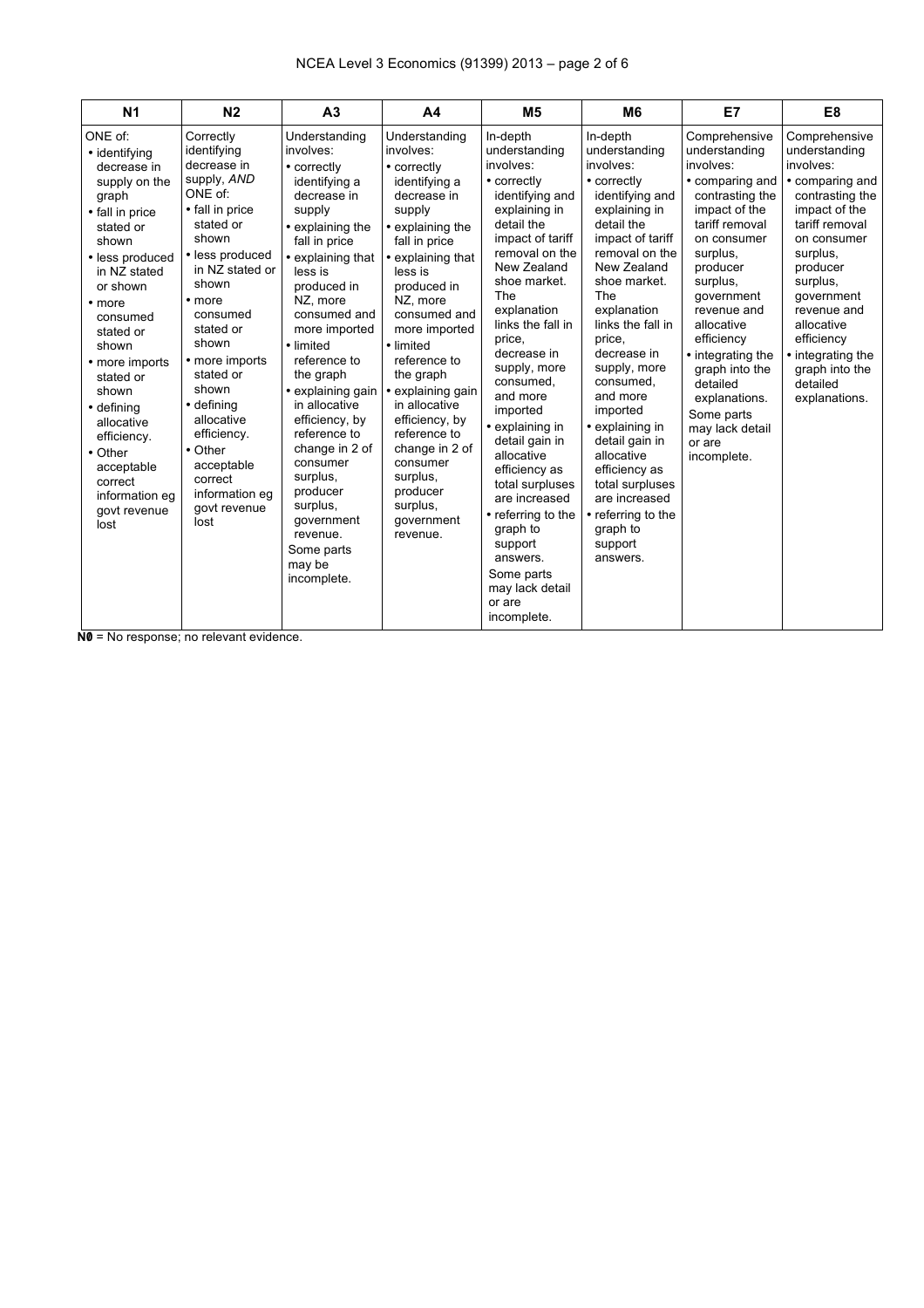| Question          | <b>Evidence</b>                                                                                                                                                                                                                                                                                                                                                                                                           |                                                                                                                                                                                                                                                                                                                      |  |  |  |  |  |
|-------------------|---------------------------------------------------------------------------------------------------------------------------------------------------------------------------------------------------------------------------------------------------------------------------------------------------------------------------------------------------------------------------------------------------------------------------|----------------------------------------------------------------------------------------------------------------------------------------------------------------------------------------------------------------------------------------------------------------------------------------------------------------------|--|--|--|--|--|
| <b>TWO</b><br>(a) | <b>Labels from Graph Two</b>                                                                                                                                                                                                                                                                                                                                                                                              |                                                                                                                                                                                                                                                                                                                      |  |  |  |  |  |
|                   | The new equilibrium price and quantity                                                                                                                                                                                                                                                                                                                                                                                    | $P_2$ and $Q_2$                                                                                                                                                                                                                                                                                                      |  |  |  |  |  |
|                   | The change in consumer surplus                                                                                                                                                                                                                                                                                                                                                                                            | $P_2, P_1, e, a$                                                                                                                                                                                                                                                                                                     |  |  |  |  |  |
|                   | $P_1$ , $P_3$ , b, e<br>The change in producer surplus                                                                                                                                                                                                                                                                                                                                                                    |                                                                                                                                                                                                                                                                                                                      |  |  |  |  |  |
|                   | The tax revenue for government                                                                                                                                                                                                                                                                                                                                                                                            | $P_2$ , $P_3$ , b, a                                                                                                                                                                                                                                                                                                 |  |  |  |  |  |
|                   | The deadweight loss                                                                                                                                                                                                                                                                                                                                                                                                       | a, b, e                                                                                                                                                                                                                                                                                                              |  |  |  |  |  |
| (b)               | each unit, so the supply adjusts to S+tax in both Graph Two and Graph Three.                                                                                                                                                                                                                                                                                                                                              | As a result of the tax, the producers in each market now require a higher price to be willing to supply                                                                                                                                                                                                              |  |  |  |  |  |
|                   | now exists, so consumers bid the price up in order to secure products that they want.<br>As the price is bid up:                                                                                                                                                                                                                                                                                                          | At the current price of $P_1$ (in Graph Two) and $P_4$ (in Graph Three), an excess demand for the products                                                                                                                                                                                                           |  |  |  |  |  |
|                   | the quantity demanded falls<br>$\bullet$<br>$\bullet$<br>$P_2$ in Graph Two, with quantity $Q_2$ and price $P_5$ in Graph Three, with quantity $Q_5$ .<br>In Graph Two, where demand is inelastic:                                                                                                                                                                                                                        | the quantity producers are willing to supply increases, until equilibrium is re-established at price                                                                                                                                                                                                                 |  |  |  |  |  |
|                   | falls by $P_2$ , $P_1$ , e, a.                                                                                                                                                                                                                                                                                                                                                                                            | Because the tax now increases the price and decreases the quantity traded, the consumer surplus                                                                                                                                                                                                                      |  |  |  |  |  |
|                   | Because the tax decreases the price received by the producer to $P_3$ (consumers' price -\$1 tax per<br>unit), and decreases the quantity traded, the producer surplus falls by $P_1$ , $P_3$ , b, e. The government<br>receives new tax revenue $(P_2, P_3, b, a)$ .                                                                                                                                                     |                                                                                                                                                                                                                                                                                                                      |  |  |  |  |  |
|                   | Allocative efficiency occurs when the sum of the total surpluses are maximised. Since the loss in<br>consumer surplus + producer surplus is more than the gain in tax revenue that the government<br>gained, allocative efficiency is lost (a deadweight loss exists of a, b, e in Graph Two).                                                                                                                            |                                                                                                                                                                                                                                                                                                                      |  |  |  |  |  |
|                   | In Graph Three, where demand is elastic:                                                                                                                                                                                                                                                                                                                                                                                  |                                                                                                                                                                                                                                                                                                                      |  |  |  |  |  |
|                   | Because the tax now increases the price and decreases the quantity traded, the consumer surplus<br>falls by $P_5$ , $P_4$ , e, c.                                                                                                                                                                                                                                                                                         |                                                                                                                                                                                                                                                                                                                      |  |  |  |  |  |
|                   | Because the tax decreases the price received by the producer to $P_6$ (consumers' price -\$1 tax per<br>unit) and decreases the quantity traded, the producer surplus falls by $P_4$ , $P_6$ , d, e.                                                                                                                                                                                                                      |                                                                                                                                                                                                                                                                                                                      |  |  |  |  |  |
|                   | The government receives new tax revenue of $P_5$ , $P_6$ , d, c in Graph Three.                                                                                                                                                                                                                                                                                                                                           |                                                                                                                                                                                                                                                                                                                      |  |  |  |  |  |
|                   | Allocative efficiency occurs when the sum of the total surpluses are maximised., Since the loss in<br>consumer surplus + producer surplus is more than the gain in tax revenue that the government<br>gained, allocative efficiency is lost (a deadweight loss exists of c, d, e in Graph Three).                                                                                                                         |                                                                                                                                                                                                                                                                                                                      |  |  |  |  |  |
|                   | Since Graph Two has price-inelastic demand, and Graph Three has price-elastic demand, more of<br>the tax can be passed on to the consumer in Graph Two - as consumers will continue to buy<br>(relatively) the same quantity at the higher price. Consumers then lose more surplus than consumers<br>in Graph Three. This is shown by the area of lost Consumer Surplus in Graph Two being larger than<br>in Graph Three. |                                                                                                                                                                                                                                                                                                                      |  |  |  |  |  |
|                   | Because more of the tax is passed on to the consumer in Graph Two than in Graph Three, the loss of<br>surplus to the producers is greater in Graph Three than in Graph Two.                                                                                                                                                                                                                                               |                                                                                                                                                                                                                                                                                                                      |  |  |  |  |  |
|                   | The Government receives new tax revenue, in both Graph Two and Graph Three. Since Graph Two<br>was price-inelastic, the change in price had a proportionately smaller impact on quantity - so the<br>Government receives more tax revenue from the inelastic products.                                                                                                                                                    |                                                                                                                                                                                                                                                                                                                      |  |  |  |  |  |
|                   | more allocatively inefficient than a tax on a price-inelastic demand.                                                                                                                                                                                                                                                                                                                                                     | The deadweight loss is greater in Graph Three (c, d, e) as it is price-elastic, so the proportionately<br>greater fall in quantity means that the combined CS+PS lost is greater than in Graph Two (a, b, e),<br>while the revenue gained by the government is smaller. Therefore a tax on a price-elastic demand is |  |  |  |  |  |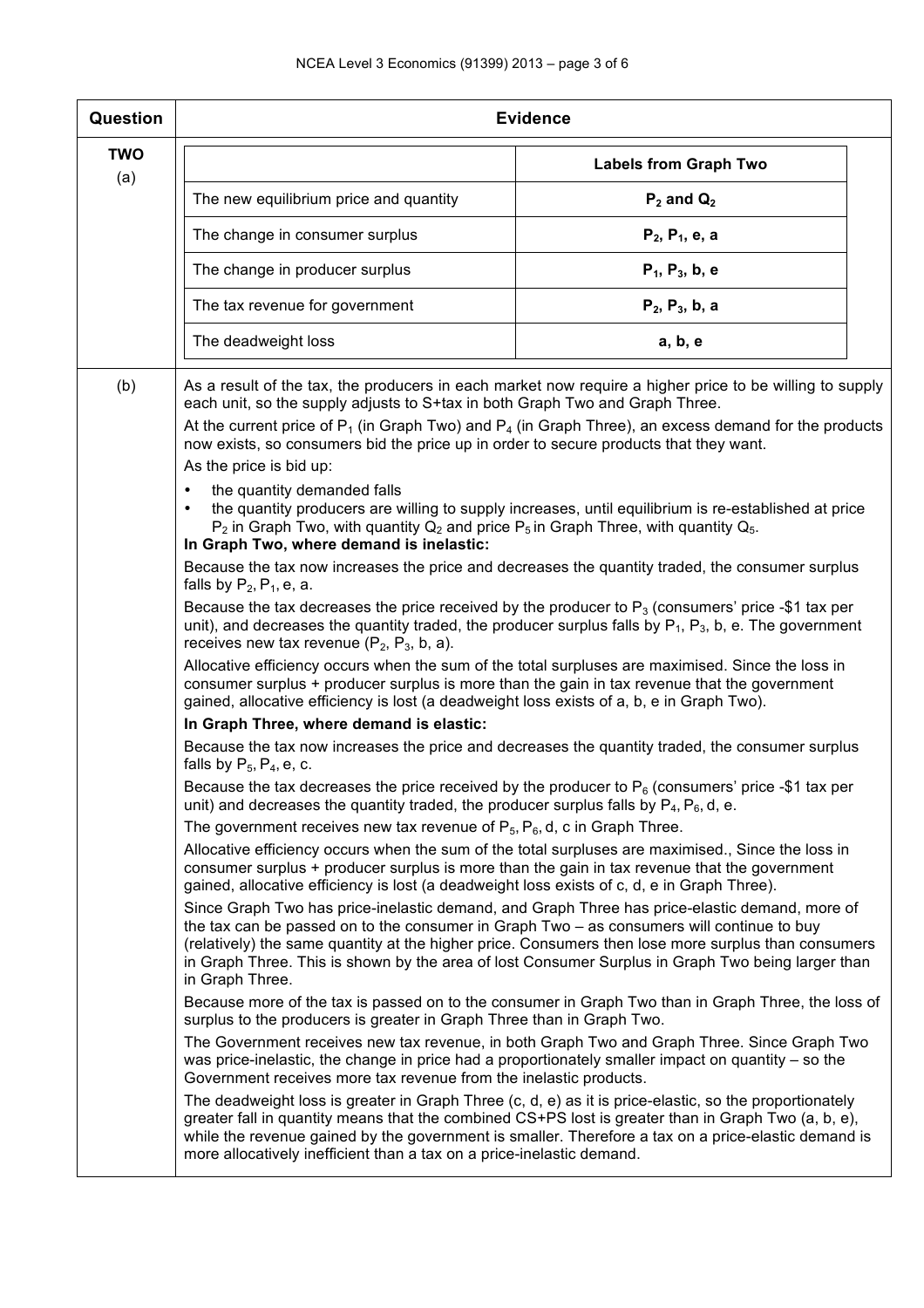| NCEA Level 3 Economics (91399) 2013 – page 4 of 6 |  |  |  |  |
|---------------------------------------------------|--|--|--|--|
|---------------------------------------------------|--|--|--|--|

| N <sub>1</sub>                                         | N <sub>2</sub>                                                                                                                                                    | A <sub>3</sub>                                                                                                                                                                                                                                                                                                                                                                                                                       | A4                                                                                                                                                                                                                                                                                                                                                                                                          | M <sub>5</sub>                                                                                                                                                                                                                                                                                                                                                                                                                                                                                 | M6                                                                                                                                                                                                                                                                                                                                                                                                                                   | E7                                                                                                                                                                                                                                                                                                                                                                                                                                                                             | E8                                                                                                                                                                                                                                                                                                                                                                                                                   |
|--------------------------------------------------------|-------------------------------------------------------------------------------------------------------------------------------------------------------------------|--------------------------------------------------------------------------------------------------------------------------------------------------------------------------------------------------------------------------------------------------------------------------------------------------------------------------------------------------------------------------------------------------------------------------------------|-------------------------------------------------------------------------------------------------------------------------------------------------------------------------------------------------------------------------------------------------------------------------------------------------------------------------------------------------------------------------------------------------------------|------------------------------------------------------------------------------------------------------------------------------------------------------------------------------------------------------------------------------------------------------------------------------------------------------------------------------------------------------------------------------------------------------------------------------------------------------------------------------------------------|--------------------------------------------------------------------------------------------------------------------------------------------------------------------------------------------------------------------------------------------------------------------------------------------------------------------------------------------------------------------------------------------------------------------------------------|--------------------------------------------------------------------------------------------------------------------------------------------------------------------------------------------------------------------------------------------------------------------------------------------------------------------------------------------------------------------------------------------------------------------------------------------------------------------------------|----------------------------------------------------------------------------------------------------------------------------------------------------------------------------------------------------------------------------------------------------------------------------------------------------------------------------------------------------------------------------------------------------------------------|
| Some<br>requirements of<br>N <sub>2</sub> are correct. | For EITHER<br>graph TWO of:<br>• TWO out of<br>FIVE correct in<br>Table One<br>• identifying<br>excess<br>demand<br>• allocative<br>efficiency or<br>DWL defined. | Understanding<br>involves TWO<br>of:<br>• THREE out of<br>FIVE correct in<br>Table One<br>• explaining<br>market forces<br>involved in the<br>shift to the new<br>equilibrium<br>• explaining<br>efficiency in<br>the market by<br>describing<br>change in<br>consumer<br>surplus,<br>producer<br>surplus.<br>qovernment<br>revenue, loss<br>of allocative<br>efficiency,<br>deadweight<br>loss.<br>Some parts may<br>be incomplete. | Understanding<br>involves TWO<br>of <sup>-</sup><br>• FOUR out of<br>FIVE correct in<br>Table One<br>• explaining<br>market forces<br>involved in the<br>shift to the new<br>equilibrium<br>• explaining<br>efficiency in<br>the market by<br>describing<br>change in<br>consumer<br>surplus,<br>producer<br>surplus,<br>qovernment<br>revenue, loss<br>of allocative<br>efficiency,<br>deadweight<br>loss. | In-depth<br>understanding<br>involves, for<br>EITHER graph:<br>• FOUR out of<br>FIVE correct in<br>Table One<br>• explaining in<br>detail, market<br>forces to shift<br>to new<br>equilibrium<br>using the<br>graph to<br>support the<br>explanation<br>• explaining in<br>detail, loss of<br>allocative<br>efficiency, in<br>terms of total<br>surpluses<br>decreasing<br>and<br>deadweight<br>loss.<br>Reference<br>made to graph.<br>Some parts<br>may lack detail<br>or are<br>incomplete. | In-depth<br>understanding<br>involves, for<br>EITHER graph:<br>• FOUR out of<br>FIVE correct in<br>Table One<br>• explaining in<br>detail, market<br>forces to shift<br>to new<br>equilibrium<br>using the<br>graph to<br>support the<br>explanation<br>• explaining in<br>detail. loss of<br>allocative<br>efficiency, in<br>terms of total<br>surpluses<br>decreasing<br>and<br>deadweight<br>loss.<br>Reference<br>made to graph. | Comprehensive<br>understanding<br>involves, for<br>BOTH graphs:<br>• integrating the<br>graph(s) into<br>detailed<br>explanations of<br>the changes in<br>market<br>equilibrium<br>• comparing and<br>contrasting the<br>impact on<br>allocative<br>efficiency.<br>consumer<br>surplus,<br>producer<br>surplus,<br>qovernment<br>revenue, and<br>deadweight<br>loss by<br>referring to<br>differing<br>elasticities.<br>Some parts<br>may lack detail<br>or are<br>incomplete. | Comprehensive<br>understanding<br>involves, for<br>BOTH graphs:<br>• integrating the<br>graph(s) into<br>detailed<br>explanations of<br>the changes in<br>market<br>equilibrium<br>• comparing and<br>contrasting the<br>impact on<br>allocative<br>efficiency.<br>consumer<br>surplus,<br>producer<br>surplus,<br>qovernment<br>revenue, and<br>deadweight<br>loss by<br>referring to<br>differing<br>elasticities. |

**N0** = No response; no relevant evidence.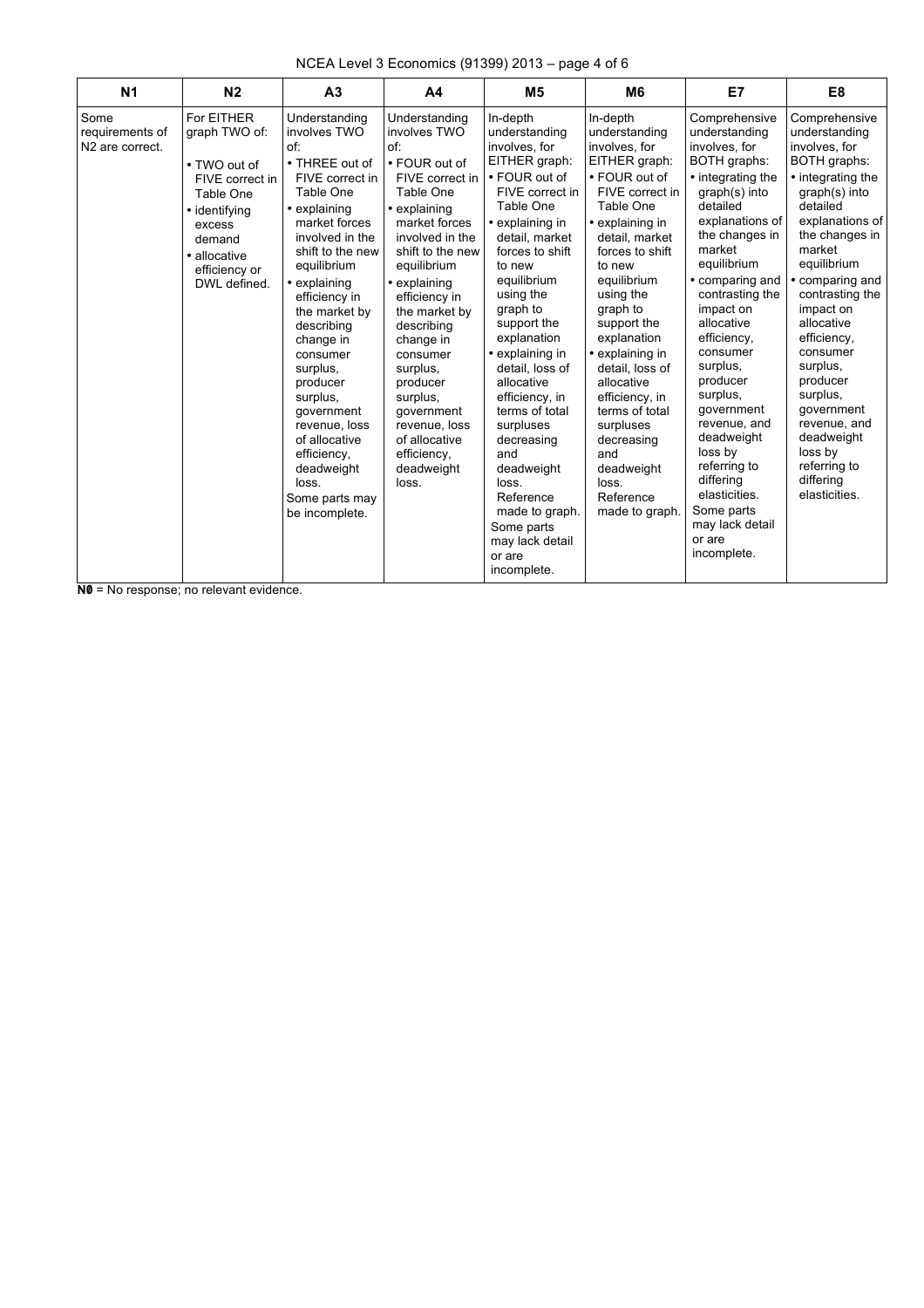| <b>Question</b>     | <b>Evidence</b>                                                                                                                                                                                                                                                                                                                                                                                                                         |
|---------------------|-----------------------------------------------------------------------------------------------------------------------------------------------------------------------------------------------------------------------------------------------------------------------------------------------------------------------------------------------------------------------------------------------------------------------------------------|
| <b>THREE</b><br>(a) | The increase in demand creates a shortage at the current rent of $P_1$ . Those wanting to secure<br>rental accommodation bid the rent up. As the rent rises, the quantity supplied increases and the<br>quantity demanded falls, until equilibrium is re-established at $P_2$ on Graph Four with $Q_2$ traded.                                                                                                                          |
| (b)                 | As a result of the maximum rent being set at $P_1$ in Graph Four, a shortage will now exist of<br>$Q_3-Q_1$ . Due to the price being fixed at P <sub>1</sub> the market forces cannot increase the price, so the<br>shortage of housing will continue to exist. This means some families will be without homes, or<br>may lead to multiple families per home.                                                                           |
|                     | If the rent had risen, then the consumer surplus would have been b, c, $P_2$ and the producer<br>surplus a, c, $P_2$ – making an area of b, c, a as the total surpluses.                                                                                                                                                                                                                                                                |
|                     | Due to the rent control, the consumer surplus will now be b, d, e, $P_1$ . This is an increase in<br>consumer surplus, as those with housing will now pay less rent ( $P_1$ instead of $P_2$ ). This<br>outweighs the decrease in properties rented $(Q_2 - Q_1)$ . The producer surplus will fall, as fewer<br>properties are rented at a lower rent. So producer surplus is now $P_1$ , e, a. The total surplus is<br>now b, d, e, a. |
|                     | The rent control causes a loss in total surpluses from b, c, a, down to b, d, e, a. The loss in<br>consumer and producer surplus is not transferred to any other participant in the market, so is a<br>deadweight loss – area d, c, e on the graph.                                                                                                                                                                                     |
|                     | The rent control makes housing for those consumers who get properties more affordable than<br>the higher rents at $P_2$ . However, it also leaves the market at disequilibrium, with an excess<br>demand of $Q_3 - Q_1$ , so some people miss out on housing. This is not the goal of the government<br>when they interfered in the rental market.                                                                                      |